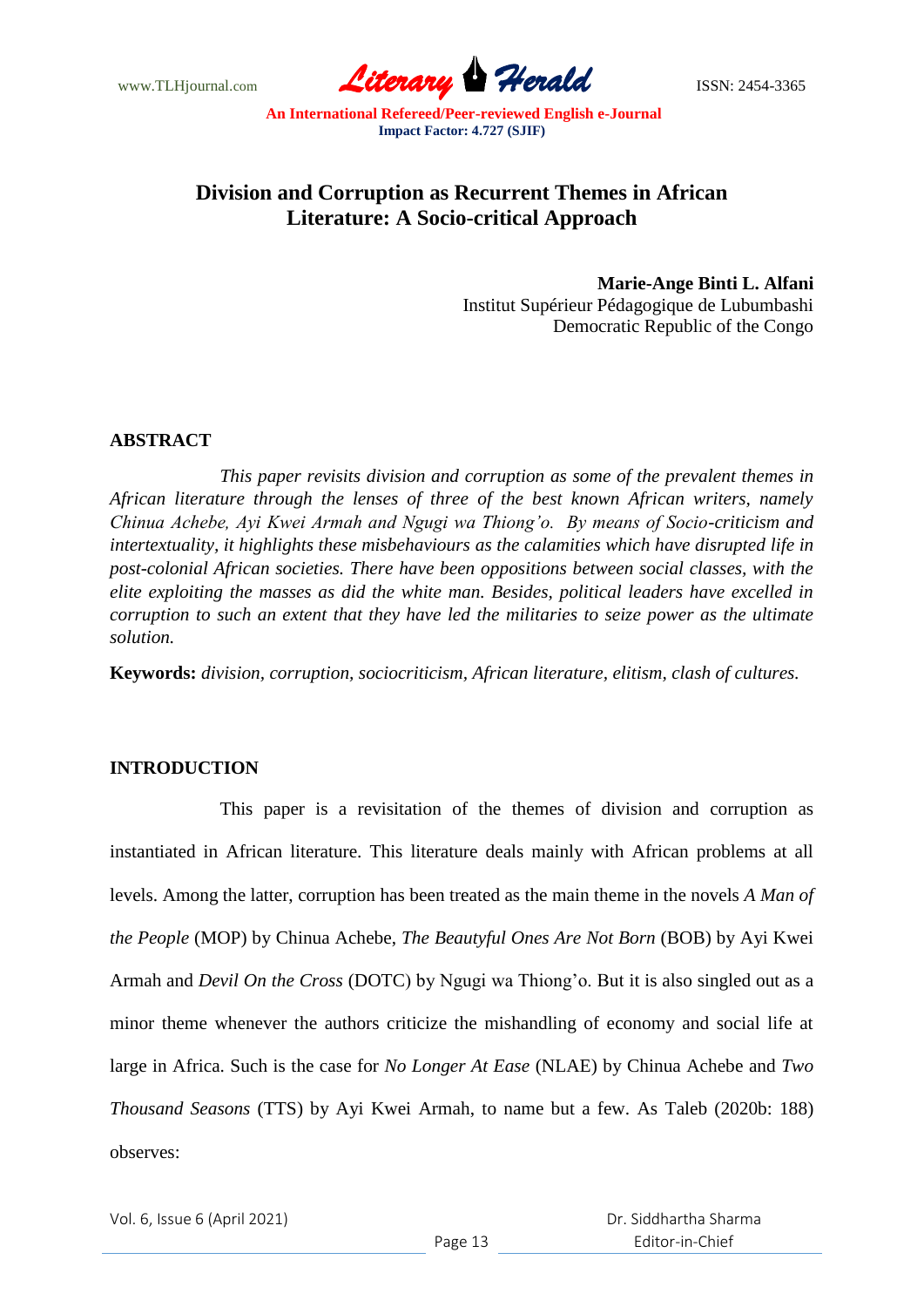

One of the most prevalent and omnipresent issues in the African novels particularly after the independence is the issue of corruption. Many African writers have extensively explored the theme of corruption in their novels. Additionally, it was one of the major hurdles that Africa was facing and most of the literary works produced on Africa view it as an inevitable problem in postindependent African politics.

Another salient theme is division. It has taken different forms such as tradition against modernism or colonizers against Africans in pre-independence Africa as in Chinua Achebe"s works. It has also been presented as the new African elite against the peasants in post-colonial Africa by Ngugi wa Thiong"o and Ayi Kwei Armah. Herein, I try to illustrate this dialectical presentation of the social issues in African literary works, a presentation which involves opposed forces each time.

Admittedly, the themes exploited by African writers have been changing since the very first novels produced during the colonial period. African writers were trying to depict the social issues of their respective eras. Hence, their topics of interest varied in line with the social life itself. Yet, corruption and division happen to be among the outstanding and recurrent themes. This work investigates into these themes on the basis of the works of the aforementioned writers, viz. Chinua Achebe, Ayi Kwei Armah and Ngugi wa Thiong"o. For the sake of intertextuality, however, a mention will be made of other relevant literary works.

As to its structure, after the introduction to set the scene come literary theoretical and methodological considerations. Second, a short history of African literature is provided in order to justify the changes in the themes. Then, the paper discusses division and corruption and illustrates them with excerpts from the authors" works as appropriate. Finally, it concludes the study by showing intertextuality among African works before suggesting further research. In line with the social function of literature (Fowler 1981), the study will draw moral lessons as the empowerment of the African readers and citizens so as not to suffer the same bad consequences.

# **LITERARY THEORETICAL AND METHODOLOGICAL CONSIDERATIONS**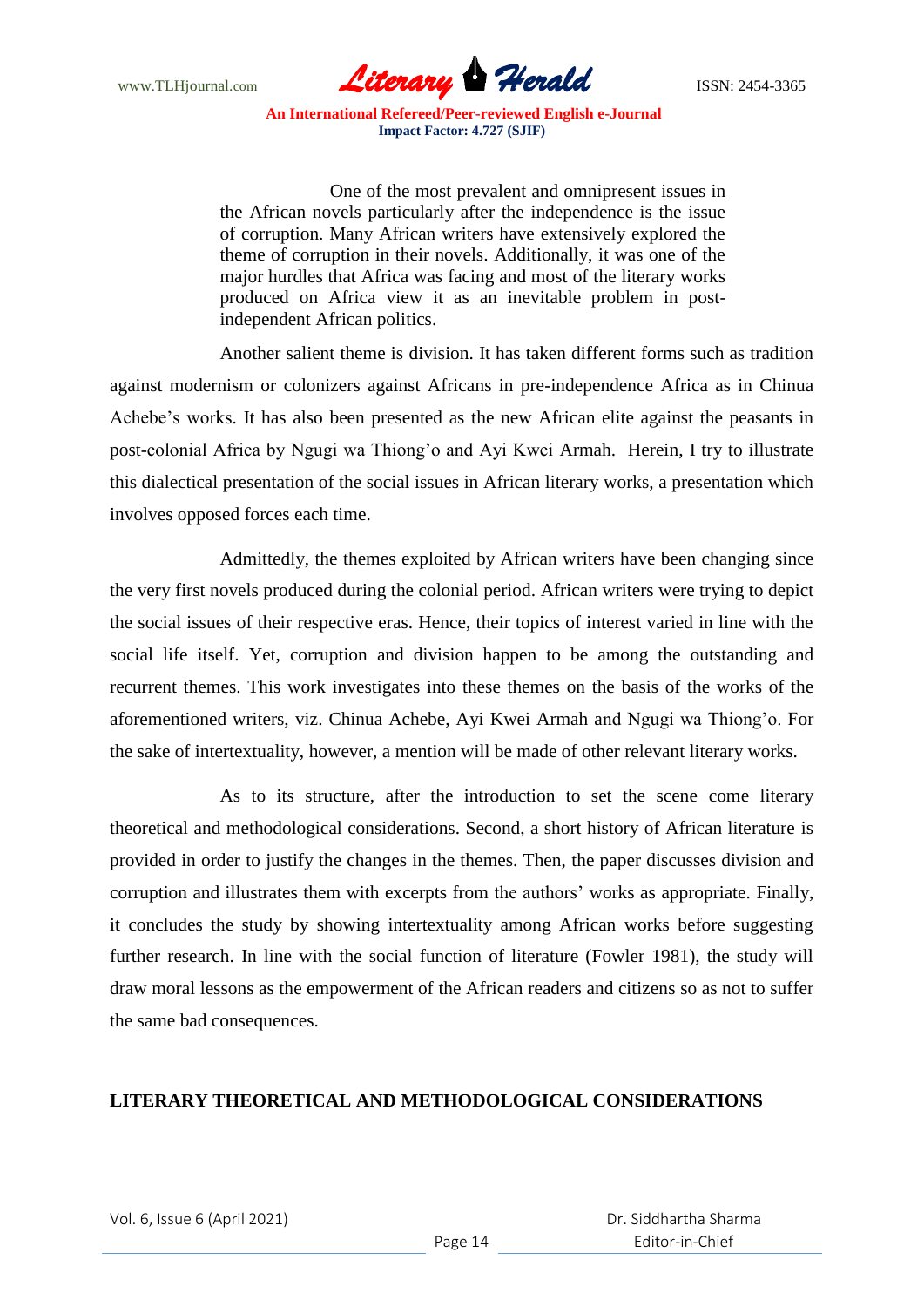www.TLHjournal.com **Literary Herald Herald** ISSN: 2454-3365

As any literary criticism, this work is first of all a library research, and it is also interdisciplinary insofar as it draws on a set of methods and techniques for its achievement. Basically, there are two categories of methods necessary for a literary work: internal and external approaches. Internal approaches, also known as 'intrinsic approaches,' consider data exclusively from within. That is, the literary work itself remains the basic source of evidence so that quotations are taken from it only. By contrast, external approaches or "extrinsic approaches" resort to critics to back up the researcher"s argumentation. Historical, biographical and sociological data are used to this end (Lynn 2005).

Besides, the method adopted in this paper is qualitative because it deals with analyzing and scrutinizing texts in search for characters' behaviours and attitudes towards social issues. More importantly, the paper is inspired by the major African writers who have written very extensively on the issue of corruption in post-independence African literature. For the sake of intertextuality, it examines three of the most influential African novels, viz. *A Man of the People, The Beautyful Ones Are Not Yet Born* and *Devil on the Cross,* which portray corruption and its vital consequence on the living condition of the mass in postcolonial Nigeria, Ghana and Kenya respectively.

In order to achieve this goal, it will be necessary to use intertextuality and sociocriticism. In literature, intertextuality means the relationship between two or many literary works like when many novels have the same theme (Mulamba 2020: 83). Given that the themes of division and corruption have inspired many African authors though to different extents, this paper will single out some works to testify to their widespread coverage. Besides, as Katufya (2020: 8) puts it, "intertextuality not only helps "to negotiate interconnection" between the novels under study but also it shows the unity of discourse across these novels as well as their relationships with other literary texts." It is thus relevant to study these themes across different authors because one author does not constitute African literature. The recurrence of themes attest to their relevance and fundamental functions in a society.

As to sociocriticism, it makes a link between fiction and the real society being depicted. It is used to assess the extent to which these novels have depicted the social issues under study, and above all, how faithfully they have done that. In other terms, the readers can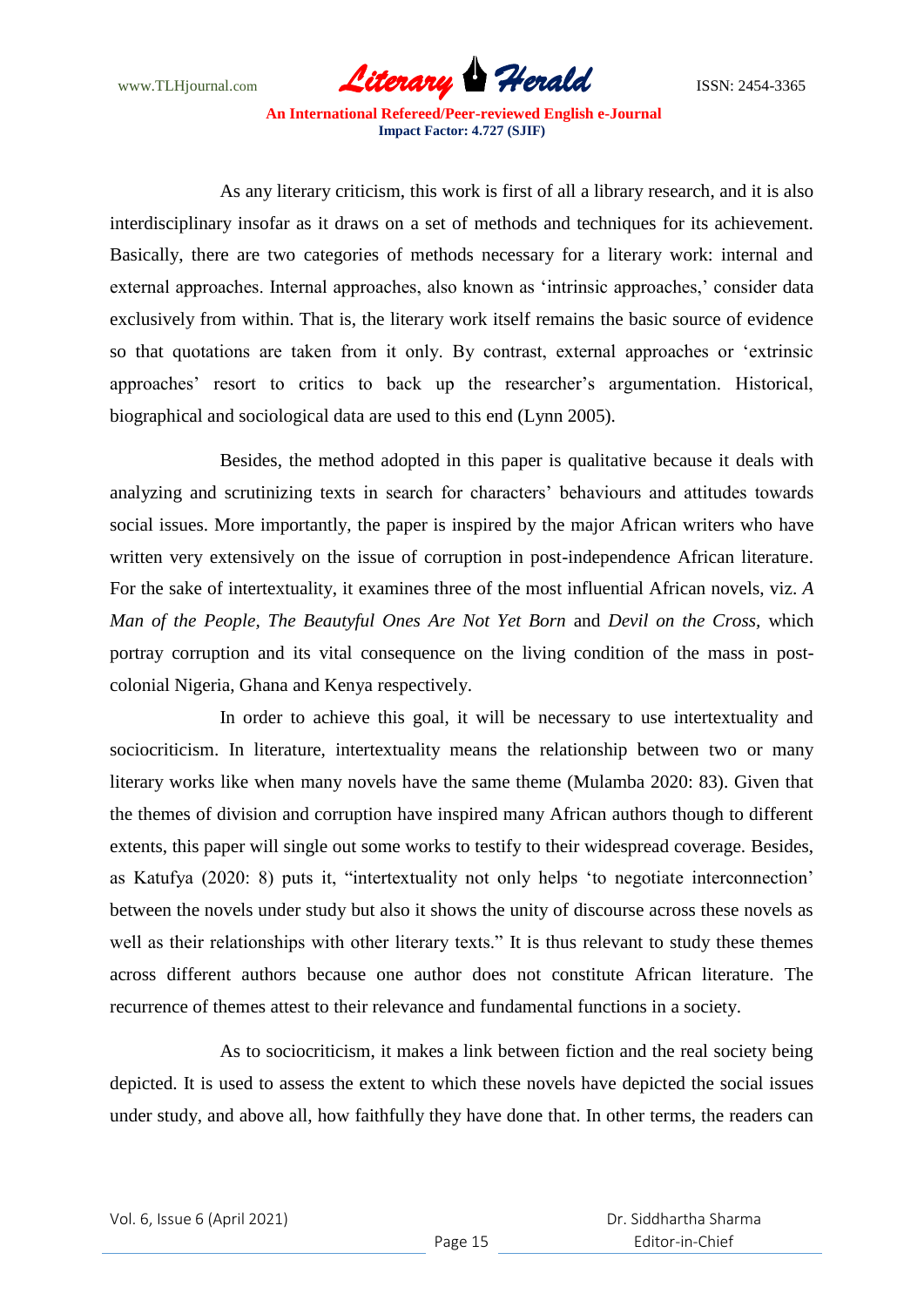

wonder whether they are presented with a real picture of the African societies, or conversely with a parody.

Synonymous to sociocritism is Lynn"s (2005) "Historical, postcolonial and cultural studies" approach. It takes into account the setting of the work by paying special attention to "when and where something was written and by whom," that is, "facts about the author"s life and status, the larger history around the author and the work, and the intellectual paradigms available to the author and the readers" (p. 1). That is why these novels will be studied along the background of the history of their respective countries.

Before proceeding to the thematic study, let us first say a word on African literature. As a matter of fact, there is a strong link between the author"s life and the experience reported in the literary creation.

The study of the authors' backgrounds is necessary for a good understanding of their literary works. But admittedly, a good study of literary productions can help one to have a good idea of their authors' backgrounds. This explains the historians' propensity to analyse the writings referring to a social and political background, located in time and space. This double link between literary productions and their backgrounds reveals the dialectic relating the two, and this is particularly true for African literature. This point can be supported by this statement of Ernest Emenyonu, cited by Mami (2019: 44):

> African literature has come to mean several things to several people. To some it is a tool for the literate African's arrogation of the essence of his cultural heritage - an assertion and at times an imposition of the contents and excellence of a black culture, on a white dominated world. To others African literature means a new literature of the world' with its authentic and original genre, themes, and message. To a few, it is only a political document of protest against the assumptions of colonialism and imperialism as they relate to the world of the black man. To yet other people, African literature in all its ramifications represents a mere appendage to British or French literature since most of the African Writers write chiefly in English or French.

There are three different stages in the evolution of African literature. First, there is the pre-colonial stage or traditional Africa. At that time, African literature was mainly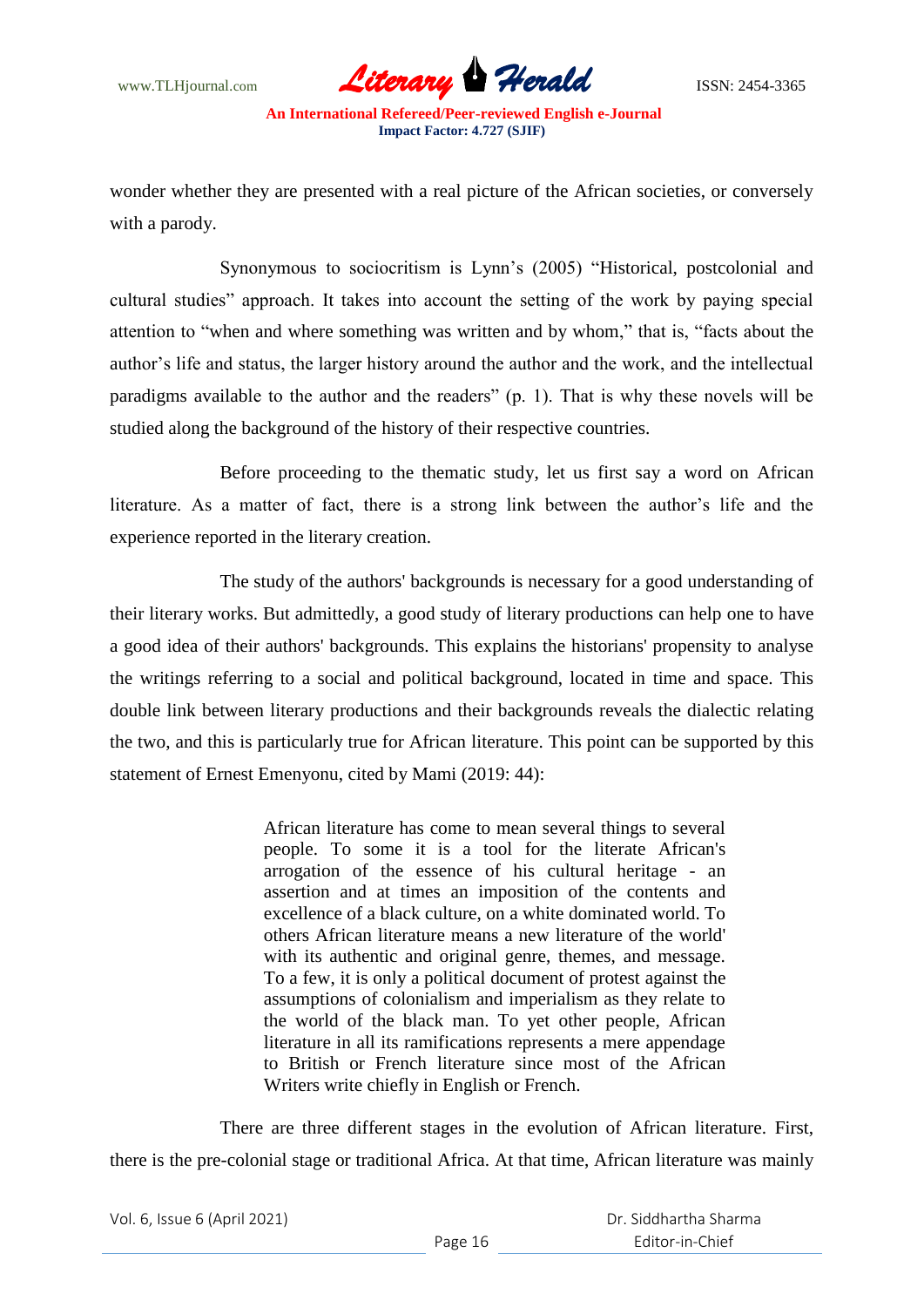www.TLHjournal.com **Literary Herald Herald** ISSN: 2454-3365

a literature of transmission. It was the stage of oral literature which was characterized by the records of the "griots" who would sing the glories of African noblemen such as kings and wealthy people.

After the traditional or pre-colonial stage of African literature comes the colonial one. During that period, African literature was in the form of protest. African writers tried to retrace, in their works, the mistreatments which their black fellows were victims of. At this stage almost all African writers protested against the evil deeds of the colonists. This literature of protest showed that Africans had enough of the presence of the white man who settled in Africa only to exploit its economic and human resources.

Certainly at the very beginning Africans used to blame all their difficulties on colonizers, particularly because of the changes brought by the latter and which had disrupted African"s ways of living. Such studies have been classified under the theme of "Clash of Culture" or "Tradition versus Modernism." The heralded work in this literary trend remains Chinua Achebe"s *Things Fall Apart.*

Overall, while some of the works were mere descriptions and paints of the "disappearing world" that ancient Africa was becoming, some others were protests against colonization. Committed writers produced works to fight for independence. However, independence just meant the replacement of the white man and colonialism by African leaders and corruption. Hence, the theme of research shifted from clash of cultures to corruption in different forms.

Finally comes the third but very important stage of African literature because of its literary richness. This stage of post-colonial literature has given birth to a literature of denunciation. At this stage the bulk of African literary productions is about the disastrous situation which has prevailed in Africa in the first years of independence. More than the protest, the literary productions at this stage aimed also at awakening ignorant people, that is to say African masses. This sort of literature aimed at inviting the Africans to resist against black leaders who were carrying on white domination and to partake in the reconstruction of Africa which was ruined by imperialism. The theme of neo-colonial imperialism is at the centre of African post-colonial literature. The authors under study belong to this literary trend, although Chinua Achebe has also contributed to the previous stages.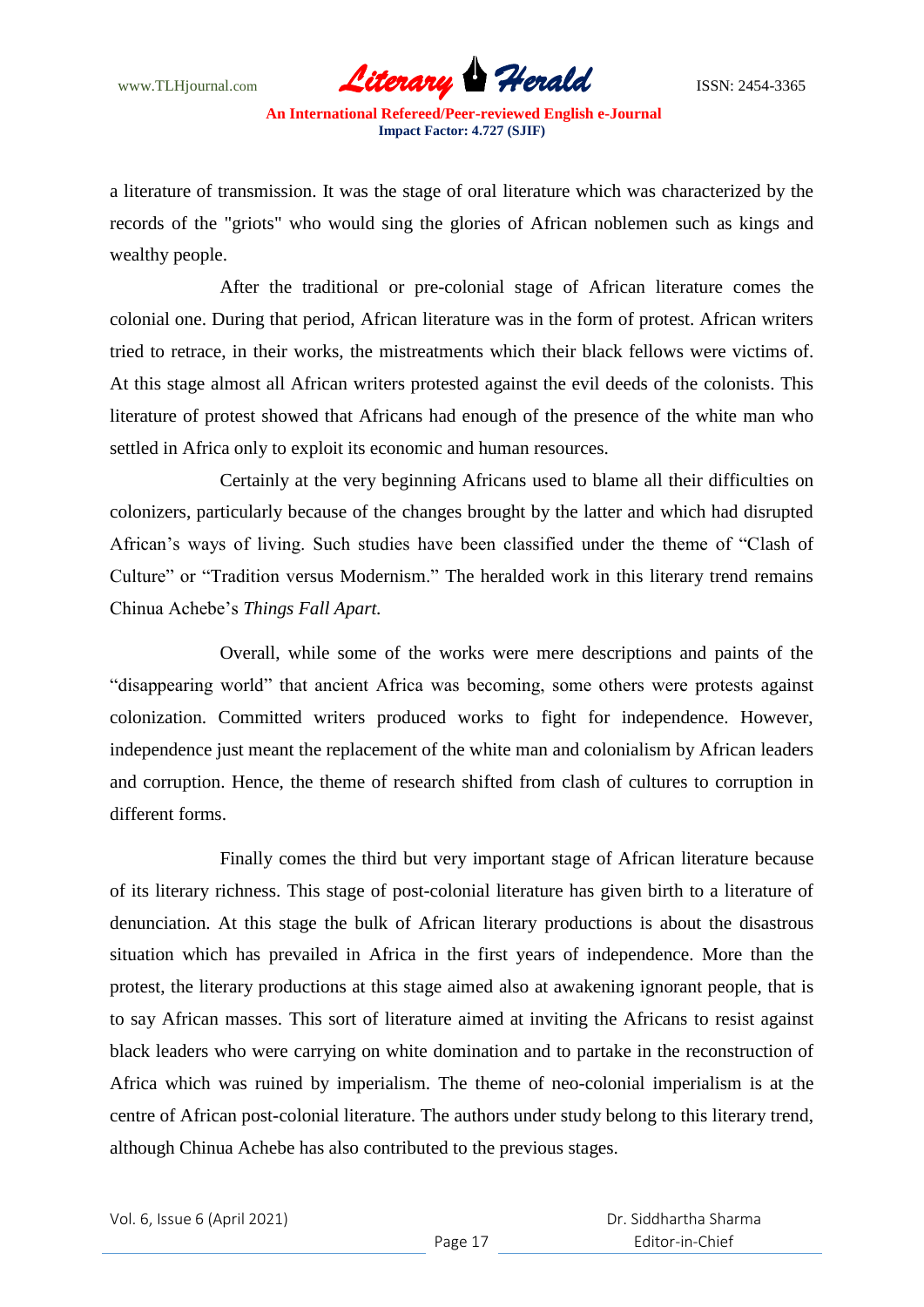www.TLHjournal.com **Literary Herald Herald** ISSN: 2454-3365

It is worth noting that in the post-colonial era, the white man was replaced by black leaders but he succeeded in finding new ways of maintaining the black continent under his yoke. To some extent, the new black leaders are nothing but pawns of the white man whose presence on the African soil was no longer bearable. However, we can note that, before leaving Africa, the colonist had succeeded in training and setting the native elite. Since these pre-possessed elite have no critical say on the decisions they have taken, they too, in order to boost their ruptured egos, deny their brothers the right to voice their minds.

After this word on the African literature, let us now turn to the thematic analysis.

# **THEMATIC INTERPRETATION OF NOVELS**

This analysis turns around two themes only, namely division and corruption in African literature.

# **The theme of division in African literature**

Technically, division is expected in literature in the classification of characters. You cannot have a hero in a novel if there is no villain, and you cannot discover an honest character if the society has no corrupted characters. That is how a protagonist is always identified in opposition to an antagonist.

With respect to this work, division takes different forms in the literary works under study. African writers such as Ngugi wa Thiong"o have talked about the theme of African elitism in their works. For Ngugi, African elitism is like an underlying theme in all his writings. He opposes educated people or "the new elite" to the masses which are usually uneducated. He blames the former for their misdeeds on the latter and the country.

In *Devil on the Cross,* Ngugi opposes two different classes; on the one side, he presents the peasants, the students and the workers, and on the other, he places the exploiters and their close col1aborators. This last group, even though they represent a small part of the society, is the wealthy people upon whom the destiny of the whole society depends; in a nutshell, they are the elect people. But it is good to recall that these elite members are the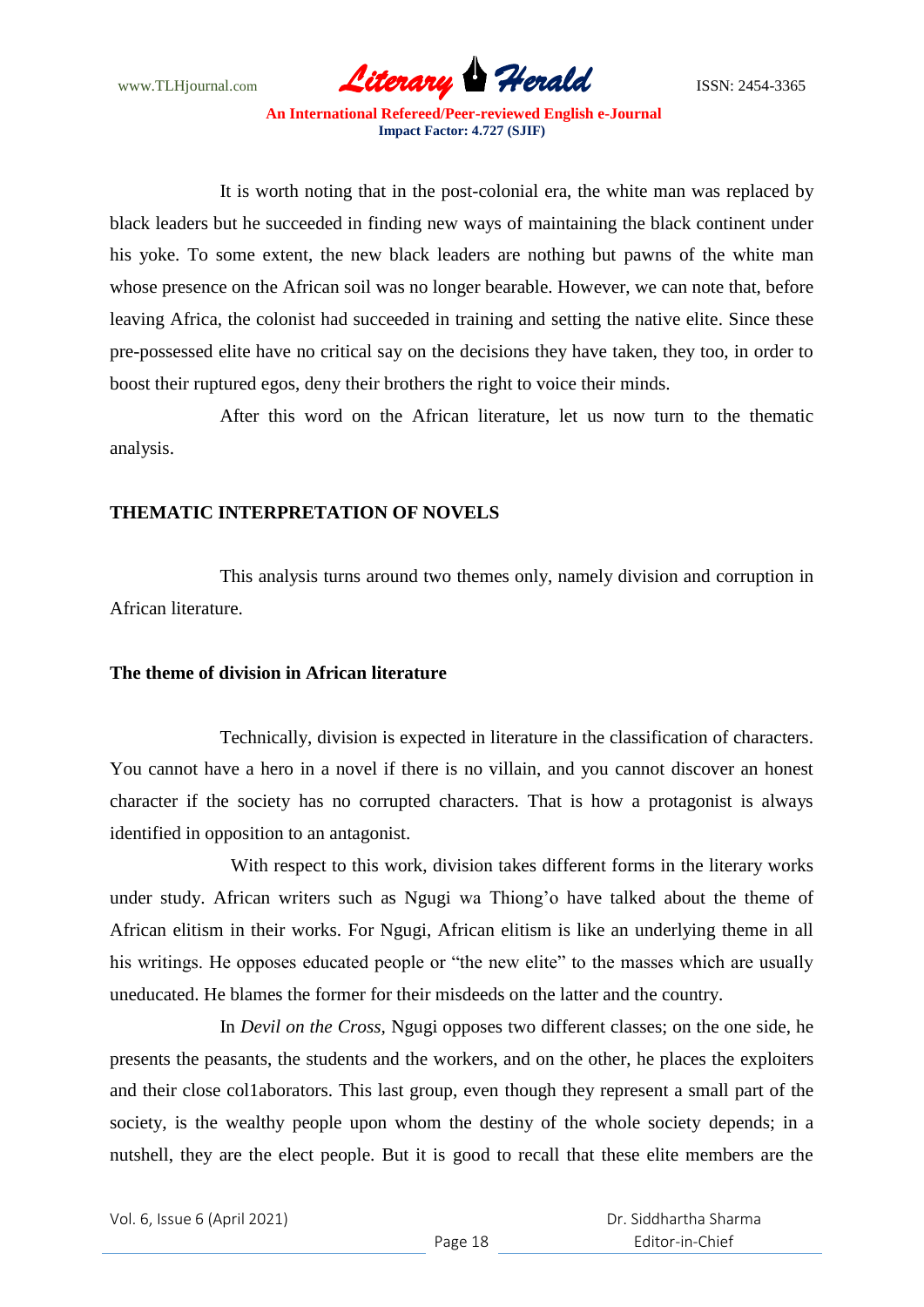www.TLHjournal.com *Literary Herald*ISSN: 2454-3365

elect of the white imperialists as it is the case in the gathering in the cave for the competing selection of the best native robbers who would represent the colonizers. Therefore, we can say that these African political elite are those whom Ngugi describes in *Devil on the Cross* as the *"local watchdogs"* of the white man. This distinction between the elite and the masses refers to the British "*divide and rule"* system of administration for the mere reason that by considering themselves superior to their black fel1ows, the elite create a clear-cut separation between the masses and themselves.

To another extent, we can say that the elite are composed of the most powerful elements of society. Accordingly, in any stratified society, the elite are part of the dominant class and occupy the most important positions in the social hierarchy. A study of Ngugi's *Petals of Blood* (POB) and *Devil on the Cross* gives way to two main definitions of the concept "elite".

First, we can say that the elite are all those who, in diverse activities, are at the top of the hierarchy and occupy privileged positions of prestige and importance. They are those who occupy the most important positions in the state apparatus and can be seen as the holders of the political power. They are often those who have replaced the white man and carry on exploiting the masses. We identify thus this group as being the political elite.

Secondly, the elite can be defined as the persons and the groups that, besides the power they possess or their influences contribute to the actions of a community, either by the decisions they take, or by the ideas, the sentiments or the emotions which they express or symbolize. They contribute by their decisions, their ideas, and their sentiments to the improvement of the community's living conditions. They are those who spared no effort in order to awake the masses: students, the Civil Society, corporate associations etc. It is this group which leads the masses' struggle against oppression and exploitation.

Ngugi wa Thiong"o also talks of "the moneyed elite" that he considers to be the "local watchdogs of the white man". They are those who collaborate with the white man in order to carry on neo-colonial imperialism. In other words, they are those who reap where they have never sown.

Still, as regards post-colonial African literature, the writings of Ngugi wa Thiong'o illustrate well this fact. First and foremost, the interest lies in the topicality of the subject, not only as regards post-independence Kenyan society, but equally in connection with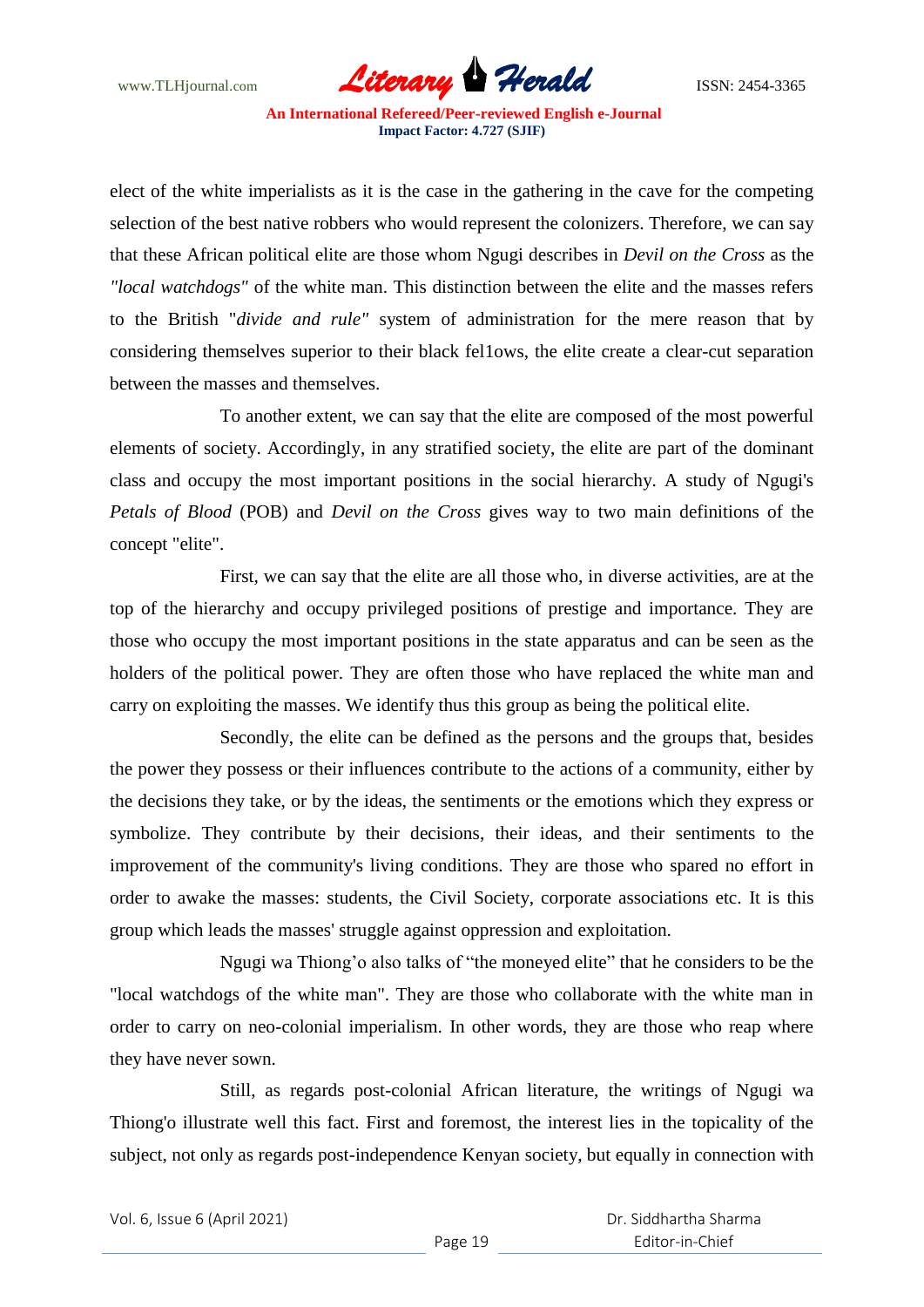www.TLHjournal.com **Literary Herald Herald** ISSN: 2454-3365

most contemporary post-colonial African countries. Ngugi depicts situations and problems that are common to almost all post-colonial African countries. His fight is to liberate Africa from neo-colonialism, imperialism and local corrupt powers. He is a man whose actions and writings are dedicated to the building of a society of justice, democracy, equality, and brotherhood.

Some proverbs turn around the theme of social injustice based on power relationships. The same act can be a crime when it is performed by a powerless citizen, but a normal act when performed by a man with (political, economic) power:

> Don't you know that it is the thief who steals twenty-five cents who is usually hanged? (DOTC: 9).

A rich man will cultivate even a forbidden, sacred shrine (DOTC: 60).

In the first quote, Ngugi leaves it understood that in the domain of theft, big swindlers usually end up being made innocent thanks to corruption and protection from people in power who also benefit of that theft. By contrast, minable thieves will be presented as social calamities and punished hard to warn other potential wrong doers. In the second, he shows that even the fundamental features of the African culture can be violated by people who hold some power; hence social justice does not apply equally to all the citizens.

The nature of the relationship between the political elite and the masses is that of the jungle. Everyone fights for his own survival and enrichment, not caring at all about other people's misery; such is the new turn taken in the relationship between the political elite and the masses. Some elite's ideas about the poor masses are the following:

> 1. We have not made them poor and, therefore, their condition of poverty is none of our business; 2. They are poor because they lack intelligence, imagination, enterprise or capacity for work, or a combination of all or some of these attributes; etc.

From this view of the elite about the masses, we can say without any doubt that the elite, in whatever key role they find themselves, consider the masses in the same way the natives were considered by the white colonial officials.

Similarly, Ayi Kwei Armah exploits the theme of division in his novels *Two Thousand Seasons* and *The Beautyful Ones Are Not Yet Born,* particularly in the first. *Two*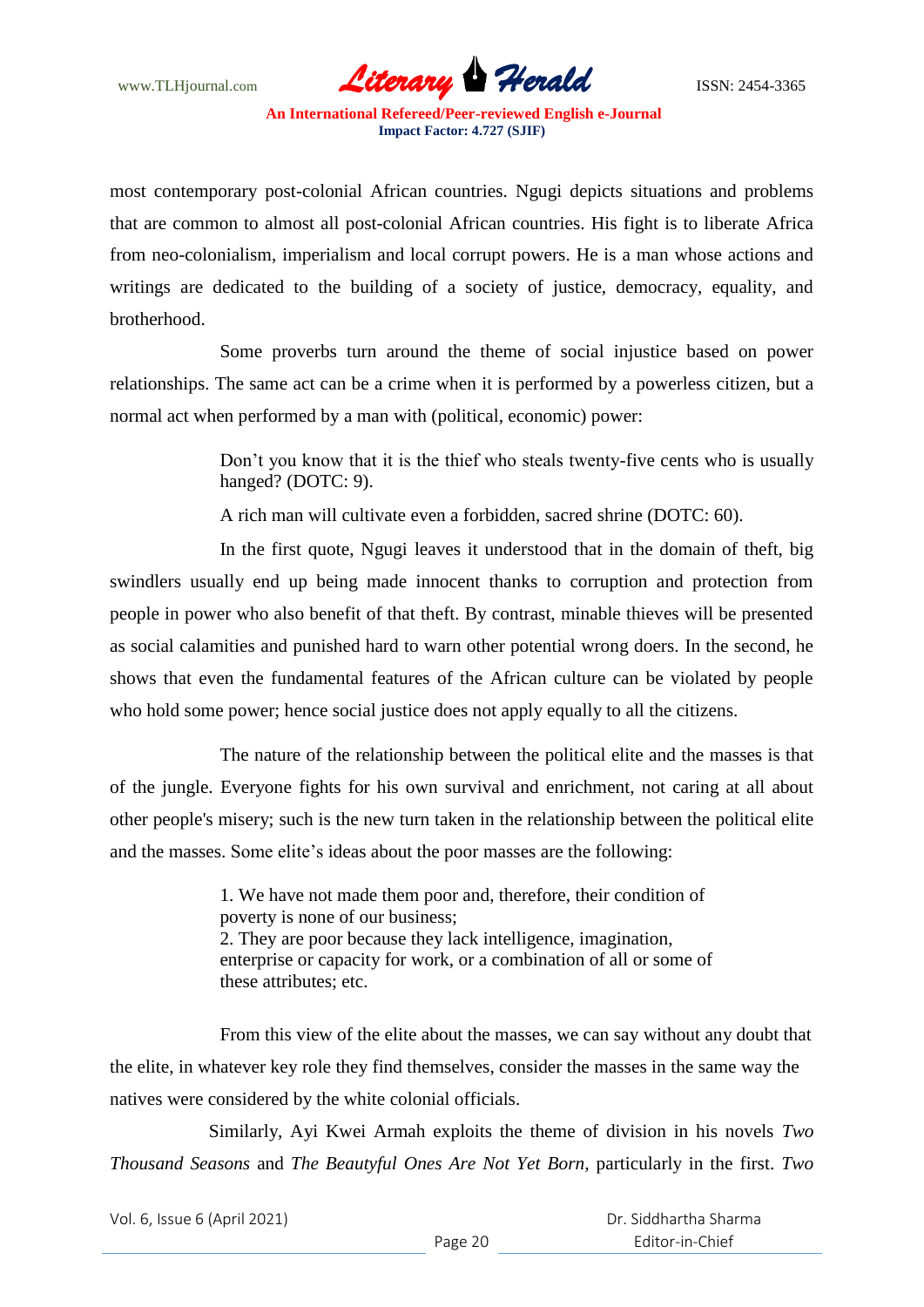www.TLHjournal.com *Literary Herald*ISSN: 2454-3365

*Thousand Seasons i*s a novel with the initial intention to evoke the frustrations of an unhappy present. Like in *The Beautyful Ones Are Not Yet Born,* Armah carefully examines the postcolonial reality in his home country so as to bypass the unhappy state of affair of the present.

*Two Thousand Seasons* can be regarded as a spiritual biography of the continent in showing that Africans have had a long history of struggle, and of survival and sometimes material triumphs despite the wrongs inflicted as a result from that struggle (Mami 2019: 40). Culturally considered, this novel attempts to treat the political crisis of modernity by presenting the opinion of those who are on the other side of the power-game.

With respect to division, there is the class of local rulers who behave worse than the white man himself. They have inherited of everything that belonged the white man: his castle, his way of ruling by submitting people to corporal battering to tame them. Kamuzu, the chief leader, is satirized to long for everything that the white man was. With him, there are also other Africans who hold power but to accomplish their selfish targets. As Mami (2019: 51) observes, "King Koranche sells a number of his subjects to chattel slavery when he is denied Abena whom he intends as a bride for his son, Prince Bentun renamed Bradford George."

In front of them is a group of freedom fighters led by Isanusi, a woman master minder who plays the role of awakening people's awareness to go back to the traditional way of living known as "the way, our way". To end the exploitation of people, Isanusi stages a rebellion with the freedom fighters to work towards the destruction of the regime of the African rulers.

Division is also found in *The Beautyful Ones Are Not Yet Born* in terms of social stratification, like in Ngugi's elitism. The wealth of the nation is in the hands of a small minority made of politicians and other holders of power. The masses are reduced to poverty as a result of unemployment and poor salaries. Needless to say that in the ensuing struggle for life, people turn to all kinds of corruption.

Finally, Chinua Achebe also depicts some types of division. The clash of cultures in *Things Fall Apart* (TFA), *Arrow of God* (AOG) and *No Longer At Ease* opposes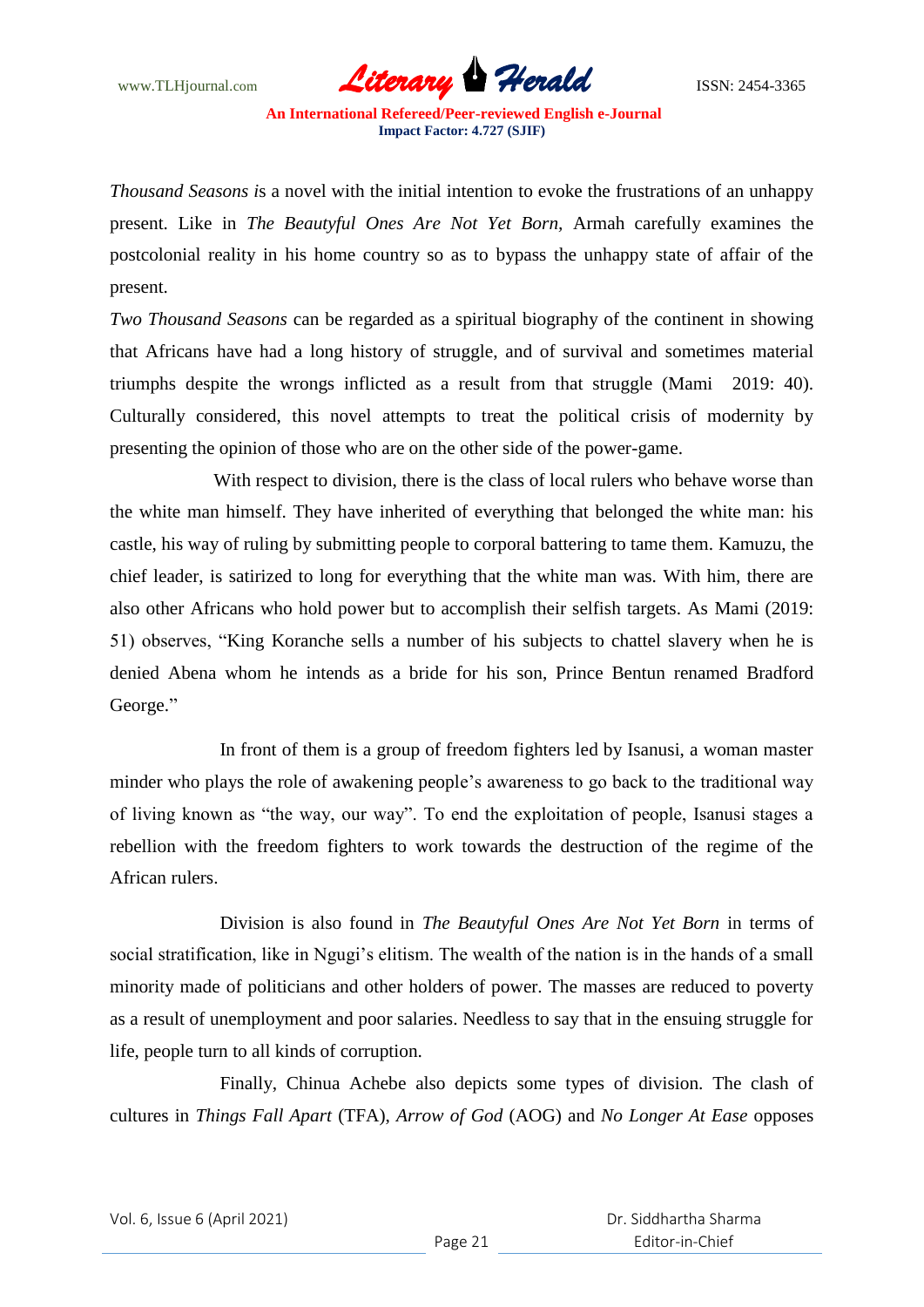

tradition to modernity. Those Africans who still live according to their customs are confronted with foreign practices and behaviours which are adopted by the followers of the white man:

> Mr. Ikedi had come to Umuofia from a township, and was able to tell the gathering wedding feasts had been steadily declining in the towns since the invention of invitation cards. Many of his hearers whistled in unbelief when he told them that a man could not go to his neighbors' wedding unless he was given one of these papers on which they wrote R.S.V.P. (Rice and stew very plenty) which was invariably an overstatement (NLAE: 10).

It is worth noting that *R.S.V.P.* – *Répondez s'il vous plaît* -- is the French for "Reply, please;" a message sent by the host to the guests to know beforehand the number of the attendants at the party. It has nothing to do with rice or stew. Yet, it attests to the division among people who no longer share the same practices with respect to hospitality. Overall, the society is torn apart because of the new philosophy brought in by the white man and adopted by those who can reap some benefit, viz. the elite principally.

> I am not blind and I am not deaf either. I know that Umuaro is divided and confused (AOG: 132)

This quote reports lack of social harmony and attests to the fact that division prevails because the chief does not respect tradition regarding the time to eat new crops.

In conclusion, division obtains as one of the major themes in African literature, and it varies depending on the characters in action.

# **The theme of corruption in African literature**

As aforementioned, hardship and poverty have led Africans, particularly the elite, to turn to corruption – whether moral, material or political - in order to make the ends of months meet. It would be better to consider corruption herein as an inclusive term even for bribery and embezzlement. Although corruption is reported as a minor theme in many literary works, three novels, viz. Chinua Achebe"s *A Man of the People,* Ayi Kwei Armah"s *The Beautyful Ones Are Not Yet Born* and *Devil on the Cross* by Ngugi wa Thiong"o have made it successfully their main theme. They have depicted this social calamity intertextually, ending each time with a military coup - in the first two novels - as a solution to eradicate it and to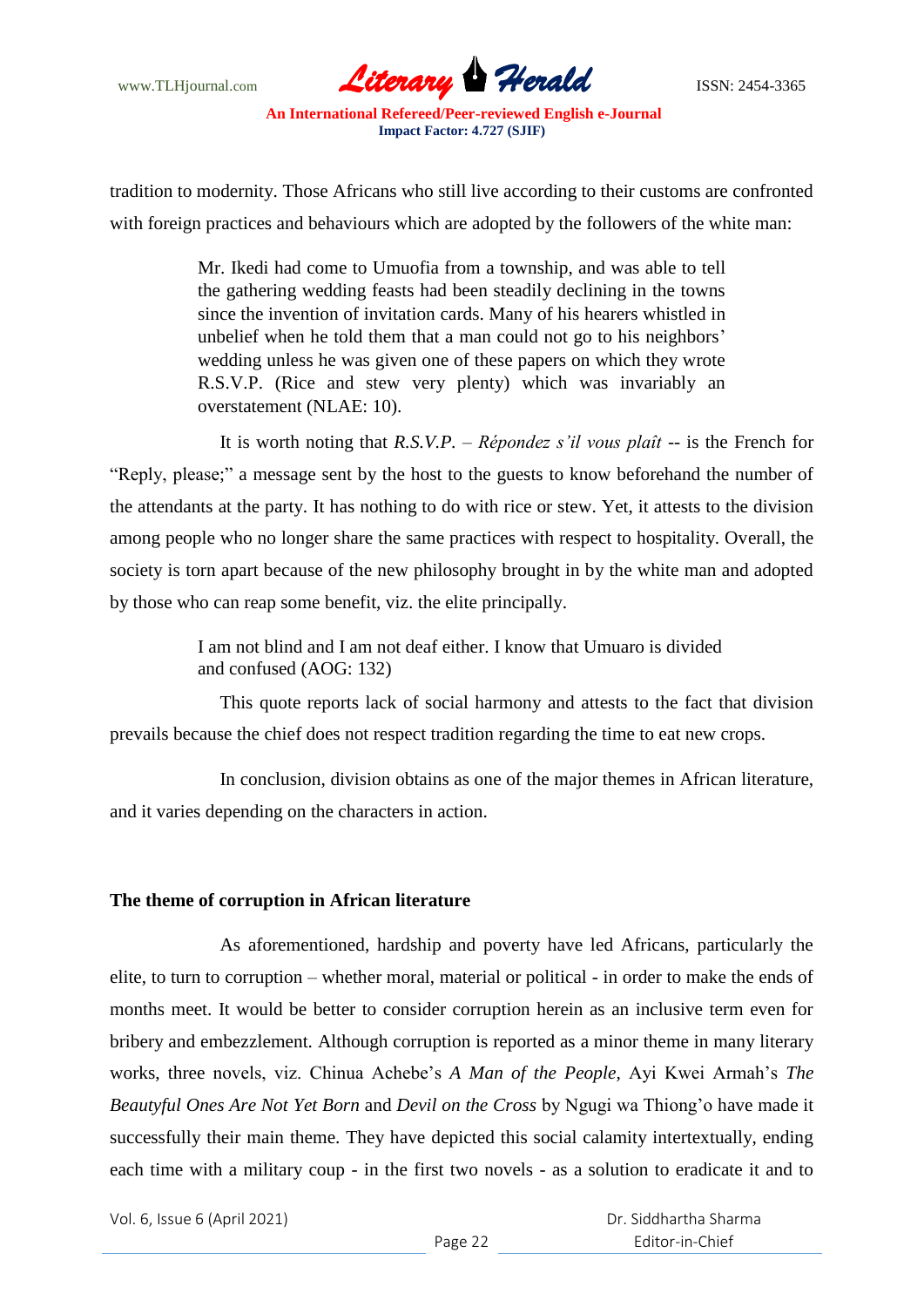

punish the actors. In fact Taleb (2020a, 2020b) discusses corruption in African literature and the military coups which have actually marred the political life in Africa. As he writes,

> One of the main characteristics of post-independence Africa is the high percentage of successful coups d"état. Specifically, and since literature is the mirror of the society, many African writers have ended their novels with coups d"état as an attempt to give a very clear insinuation about the political spectrums in their nations (2020a: 150).

*A Man of the People* depicts the political situation and the impacts of corruption on social life in Nigeria. Corruption is embodied in the Minister of Culture, Chief the Honorable Nanga. He is involved in common bribery, election rigging, prostitution and so on. Given the unrest which followed the rigged elections, the Army staged a military coup to pacify the country. As Achebe observes ironically:

> Overnight everyone began to shake their heads at the excesses of the last regime, at its graft, oppression and corrupt government: newspapers, the radio, the hitherto silent intellectuals and civil servants everybody said what a terrible lot; and it became public opinion the next morning. And these were the same people that only the other day had owned a thousand names of adulation, whom praise - singers followed with song and talking – drum whenever they went (MOP: 148)

Corruption is also reported in other works such as *No Longer At Ease.* Obi Okonkwo gets bribed by Mr Mark, who needs a scholarship for his younger sister. Obi rejects that bribe. Secondly, Mr Mark"s younger sister comes herself ready to corrupt Obi sexually in case he rejects money:

> She accepted the glass and smiled her thanks last year, she said suddenly, none of the girls in our school who got grade one was given a scholarship. Perhaps they did not impress the board. I was not that, it was because they did not see the members at home (NLAE: 69).

In the context of the narrative, corruption is harshly punished. Obi is arrested and sent to prison because the legal system is still controlled by the white people:

> He then searched Obi and found the marked notes. He began to say some more things, invoking the name of the queen, like a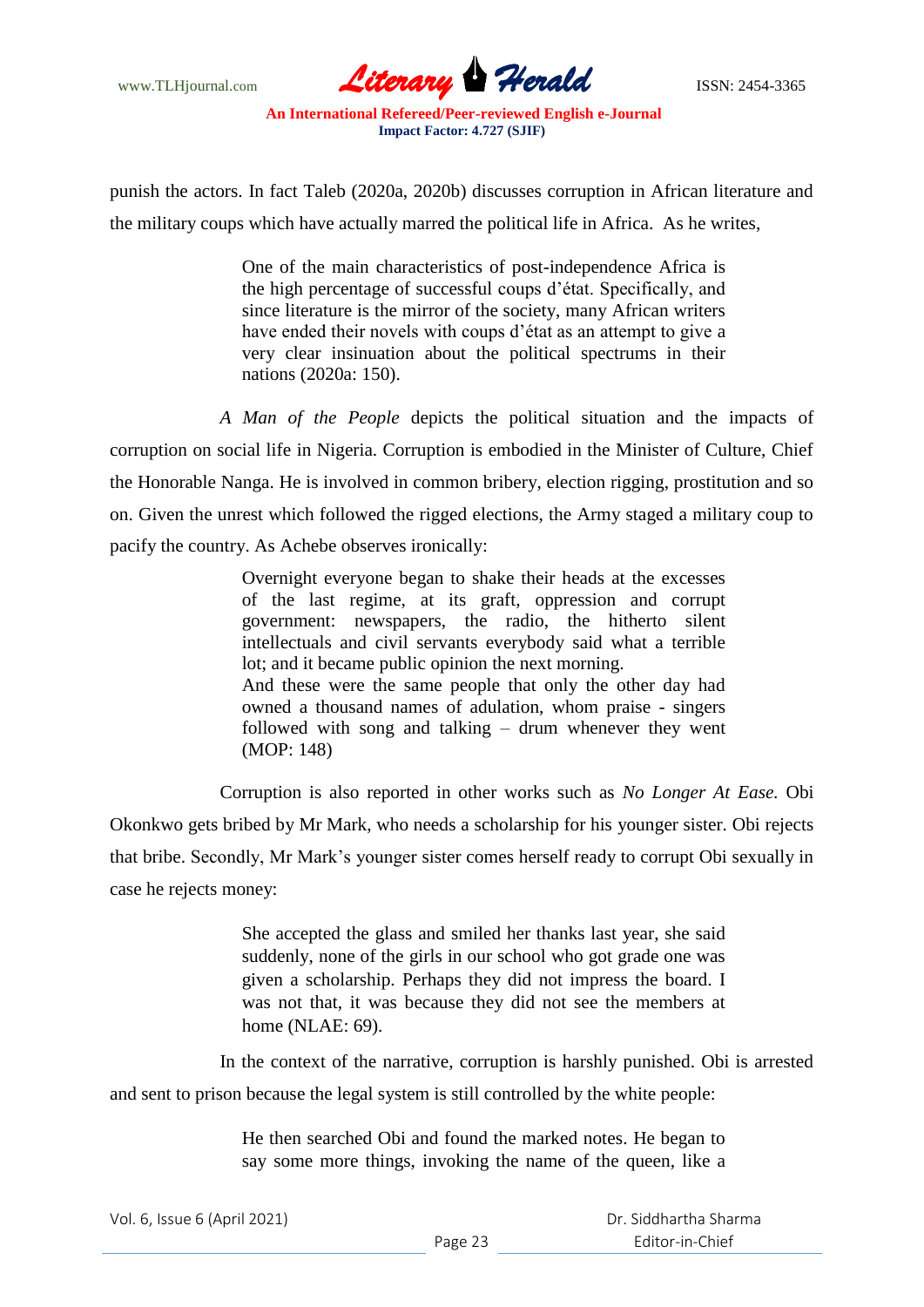

District officer in the bush reading the Riot Act to an uncomprehending and delirious mob. Meanwhile the other man used the telephone outside Obi"s door to summon a police van (NLAE: 128).

Now the legal system is only controlled by black people so that crimes such as corruption go unpunished because the judges, the prosecutors, the lawyers, the barristers, the solicitors, the president of the bar etc. are surprisingly champions in corruption.

*The Beautyful Ones Are Not Yet Born* similarly depicts the political situation and the impacts of corruption on social life in Ghana. The embodiment of corruption also happens to the Minister of Culture, his Honorable Koomson. He is involved in embezzling money, buying fishing boats under the names of family members etc. Throughout the country, corruption is even known as 'the national game' insofar as civil servants try to benefit of their positions by charging free services. Like in *A Man of the People*, a military coup ends this regime hopefully to improve the situation. Yet, Ayi Kwei Armah is pessimistic about it and ponders on the future of the nation in these terms:

> In the life of the nation itself, maybe nothing really new would happen. New men would take into their hands the power to steal the nation"s riches and to use it for their own satisfaction. That, of course, was to be expected. New people would use the country"s power to get rid of men and women who talked a language that did not flatter them. There would be nothing different in that. That would be a continuation of the Ghanaian way of life (BOB: 162)

In conclusion, "All new men will like the old » (BOB: 89).

Since literature is for him a mirror of the society, Taleb (2020a: 154) quotes Lindfors (1994) who writes:

> The fact that many African nations actually turned to such a solution to rid themselves of corrupt politicians indicates that the literature written in Africa after independence accurately reflects Africa"s new mood of disillusionment with its former heroes.

Such a stance is also in accordance with Fowler"s (1981) view of "literature as social discourse' because literature should depict the society in which the literary work is set.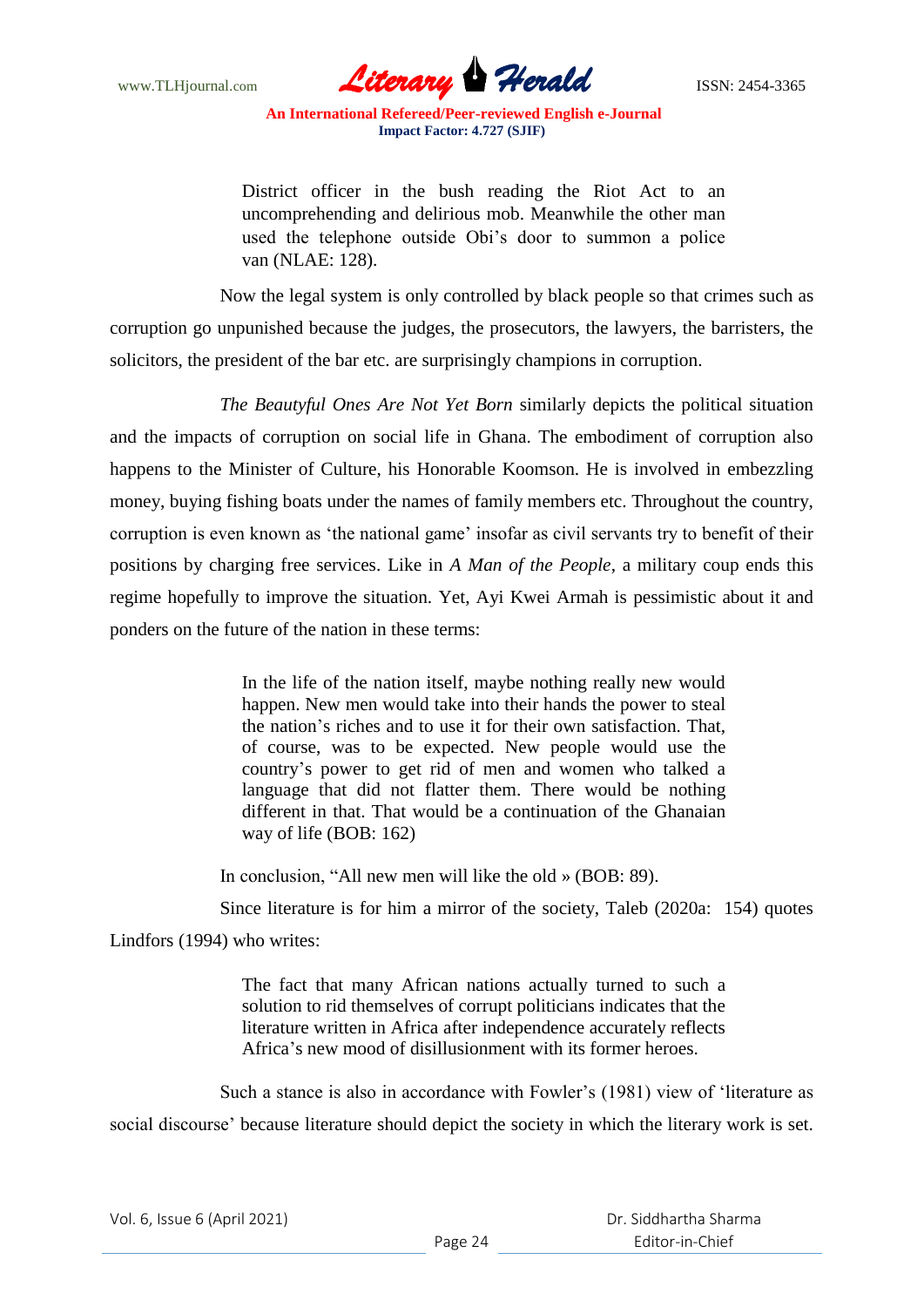www.TLHjournal.com **Literary Herald Herald** ISSN: 2454-3365

That is, there should be a link between the work and its setting as is required in sociocriticism and historical, postcolonial and cultural studies.

Corruption is also used as a bait throughout the novel *Two Thousand Seasons*. Money and presents are used to get services, even to motivate informants to betray the freedom fighters. All moral does not stand in front of money.

Finally, Ngugi wa Thiong'o has also treated corruption in his works though not so openly as did Achebe and Armah. He concentrates on the most significant theme of corruption through portraying the sexual abuse. As Taleb (2020b: 189) argues, he has shown the theme of moral corruption through the interaction and relationship between the bourgeoisie, such as Boss Kihara and the ordinary people like Wariinga. The employers are not interested in the skills of the female employee, rather to satisfy their desires and lust. In *Devil on the Cross* for instance, when talking of sexual harassment of women in search for jobs, Ngugi makes this character report:

> He told me that the only job he could offer me was to spread my legs, that women with mature bodies were experts at that job (DOTC: 38).

Instead of reporting that she has been sexually harassed in order to be hired, Wangari talks of "spreading her legs" as a job. This euphemism is an indirect and less embarrassing way of talking about sex.

The same use of sex as a bribe is also reported in *Petals of Blood.* The attitude of Hawkins Kimeria towards Wanja is a good example of the exploitation of women by the elite. In the journey to Nairobi, Kimeria wants to force Wanja to bed when she only asked him for help for a sick child. In both novels, school girls too are subjected to this sexual exploitation.

Another area where corruption obtains is that of elections, that is, political corruption. As Ngugi argues, it is by rigging the local elections and bribing their way into office that politicians get access to parliament.

As a concluding word, it can be noticed that corruption is hardly absent in literary works depicting social issues because poverty and hardship easily erode people"s morality.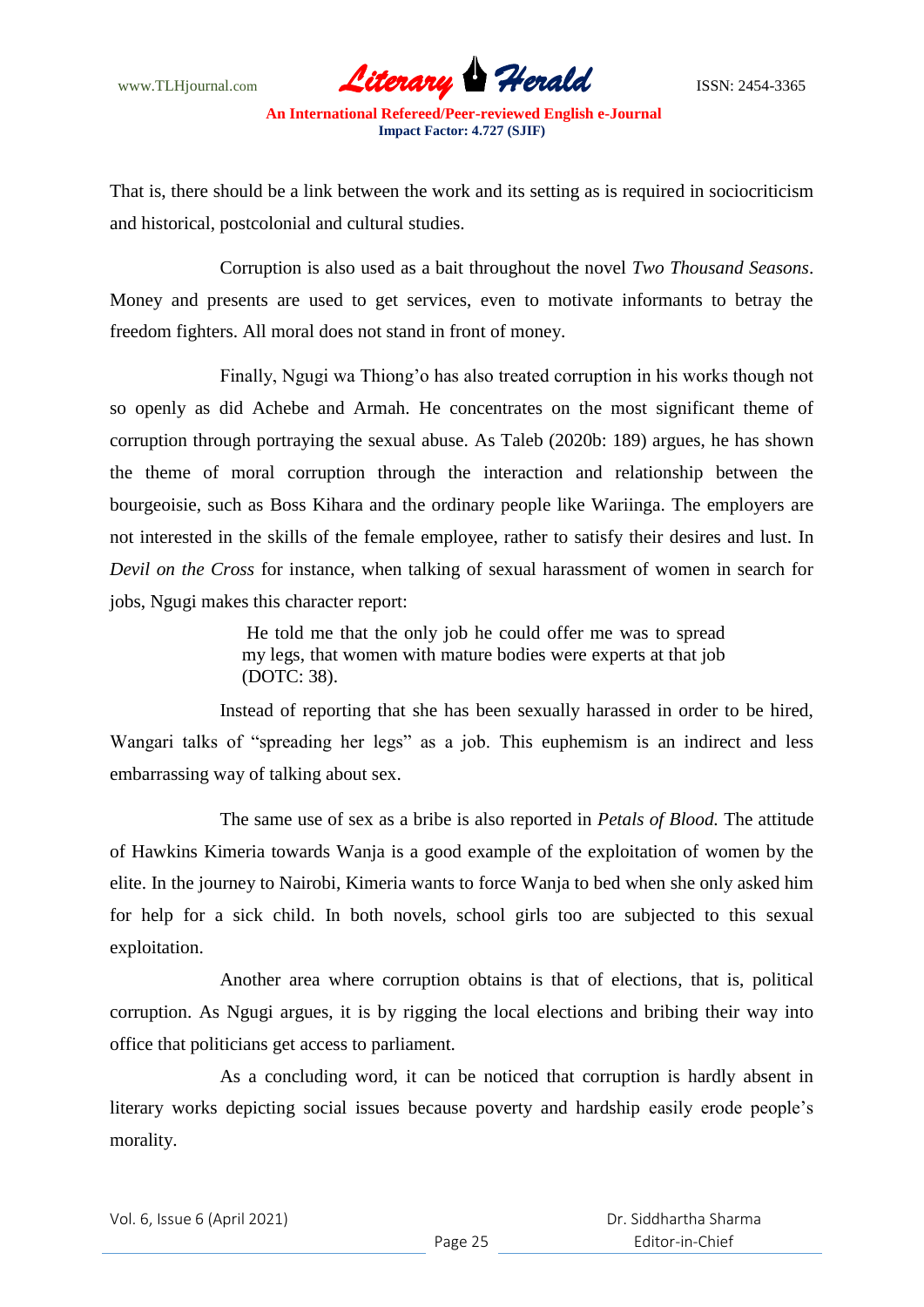

### **DISCUSSION AND CONCLUSIONS**

This paper aimed at illustrating the themes of division and corruption in African literature on the basis of the writings of the aforementioned three well-known African authors. These themes have replaced that of clash of cultures when writers realized that the new African leadership was not attending at the people"s social needs but proceeded to selfenrichment through corruption. Throughout African literary works there are all kinds of divisions, and they are better summarized by Ngugi wa Thiong"o as elitism. In other terms, after fighting together the white man for independence, Africans shifted to social class fights for the possession of the wealth of the country. In this new society marred with selfishness and competition, divisions of all kinds set people apart from people.

Besides, corruption – moral, political, material - is widely exploited as a proof of disillusionment of Africans with the ways the native leadership was handling their welfare. It was a real U-turn with respect to the criticism of colonialism: the natives were even worse than colonizers. By replacing the white men as rulers, African leaders mishandled economy and all the aspects of societal life because of selfishness. Corruption happened to be the main strategy to reach the unattainable objectives. The manipulation of the masses and political corruption were omnipresent in these novels.

To wipe out such calamity at the national level, the military coups were used to end the government terms in *The Beautyful Ones Are Not Yet Born* and *A Man of the People*. Armah and Achebe are very good observers of their time because, historically, Africa has known the reign of militaries who used to neutralize civilians and to take power from them. Militarization was viewed as the only solution that could surmount the chaotic situation in post-independence African societies. These authors were very exasperated by the vast sociopolitical contradiction in their nations; this leads them to end their novels with coups d"état.

Finally, the theme of division is mainly explored by Ngugi wa Thiong"o in both *Petals of Blood* and *Devil on the Cross* which have conveyed their author's vision about African elitism. He depicted the greed of African leaders and their subjugation to the white man controlling Africa from abroad. From the cultural point of view, the elite have swallowed all Western values without any restriction, ending thus in cultural identity crisis. As a lasting solution of alienation, Ngugi wa Thiong"o proposes *Decolonising the Mind* because most